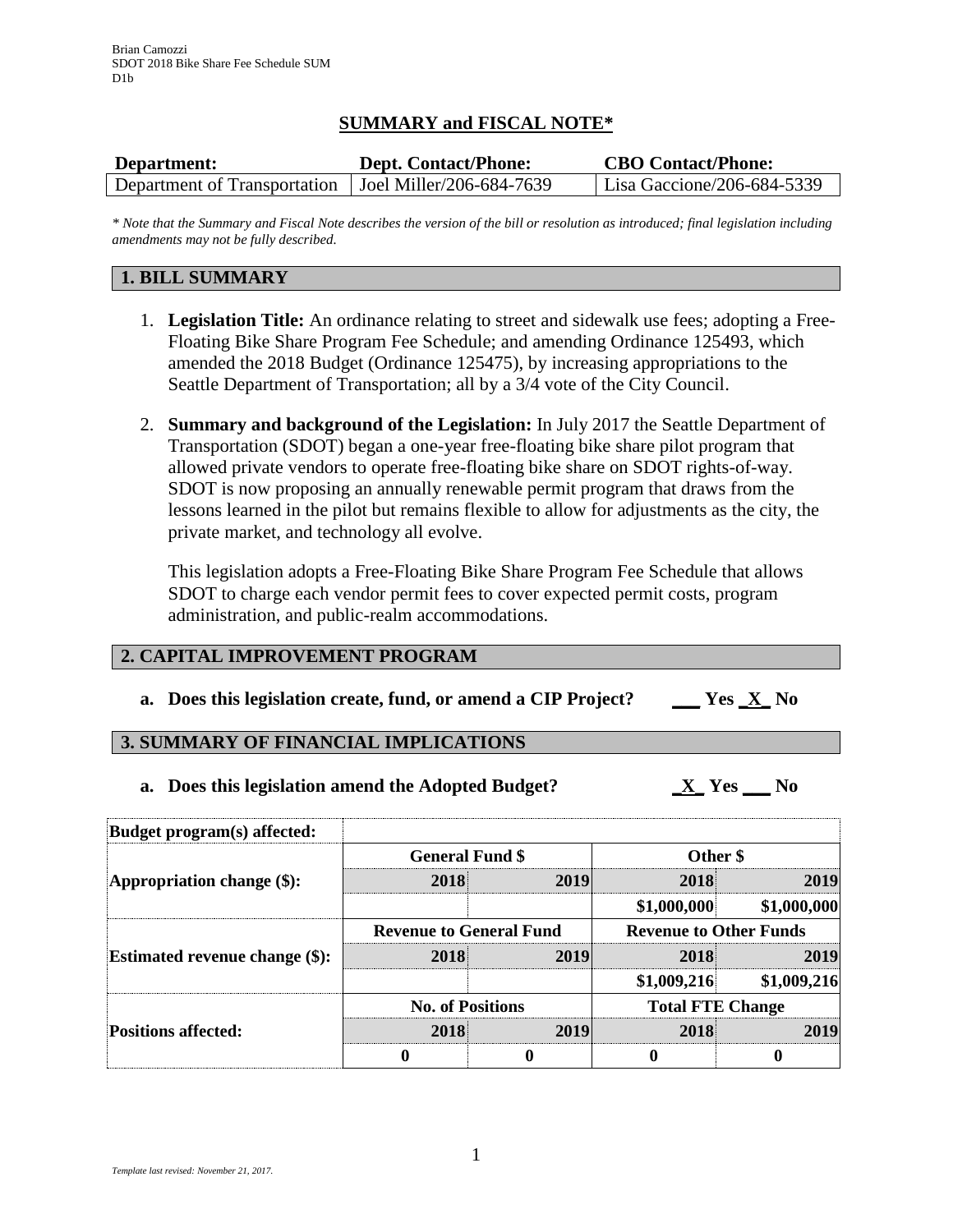# **b. Does the legislation have other financial impacts to the City of Seattle that are not reflected in the above, including direct or indirect, short-term or long-term costs?**

| Permit review and issuance fees (from Street Use Fee Schedule)   | \$9,216   |
|------------------------------------------------------------------|-----------|
| Program staffing expenses                                        | \$370,000 |
| 1.5 FTE @ Strategic Advisor 1 (TLA positions)                    |           |
| Associated technology needs (computer, phone, etc.)              |           |
| Data analysis, portal, and repository services                   | \$50,000  |
| The free-floating bike share program obtains a large amount of   |           |
| data from multiple sources. We require special expertise and     |           |
| resources to collect, store, and analyze the data efficiently.   |           |
| Adaptive cycling program component                               | \$50,000  |
| This City program will work to increase access to adaptive       |           |
| cycling (such as tricycles, handcycles, and tandem bikes) for    |           |
| people with disabilities and special travel needs. The program   |           |
| will partner with existing community stakeholders to offer       |           |
| adaptive cycling access and events around the city.              |           |
| Equity-based outreach and engagement program component           | \$50,000  |
| This program component will build on early outreach work         |           |
| conducted during the pilot. We will work with the Department     |           |
| of Neighborhoods to engage community liaisons and other          |           |
| stakeholders to evaluate the free-floating bike share system's   |           |
| performance. We will work with companies and community           |           |
| partners to increase awareness of bike sharing, train people how |           |
| to use it, and reduce cultural, economic, and technological      |           |
| barriers to access. We will also perform a Racial Equity Toolkit |           |
| Analysis to inform future programmatic changes.                  |           |
| Ongoing evaluation program component                             | \$30,000  |
| We will continue to evaluate our program and its role in         |           |
| Seattle's mobility infrastructure and generate an updated        |           |
| evaluation report.                                               |           |
| This component funds survey instruments to capture               |           |
| community opinions and ideas for improvement.                    |           |
| Compliance audit program component                               | \$50,000  |
| This program includes a twice-annual compliance audit where      |           |
| City staff or a third-party auditor will physically check a      |           |
| percentage of each vendor's fleet for parking, maintenance, and  |           |
| data quality compliance.                                         |           |
| This audit will be the primary compliance enforcement            |           |
| mechanism for the upcoming permit year.                          |           |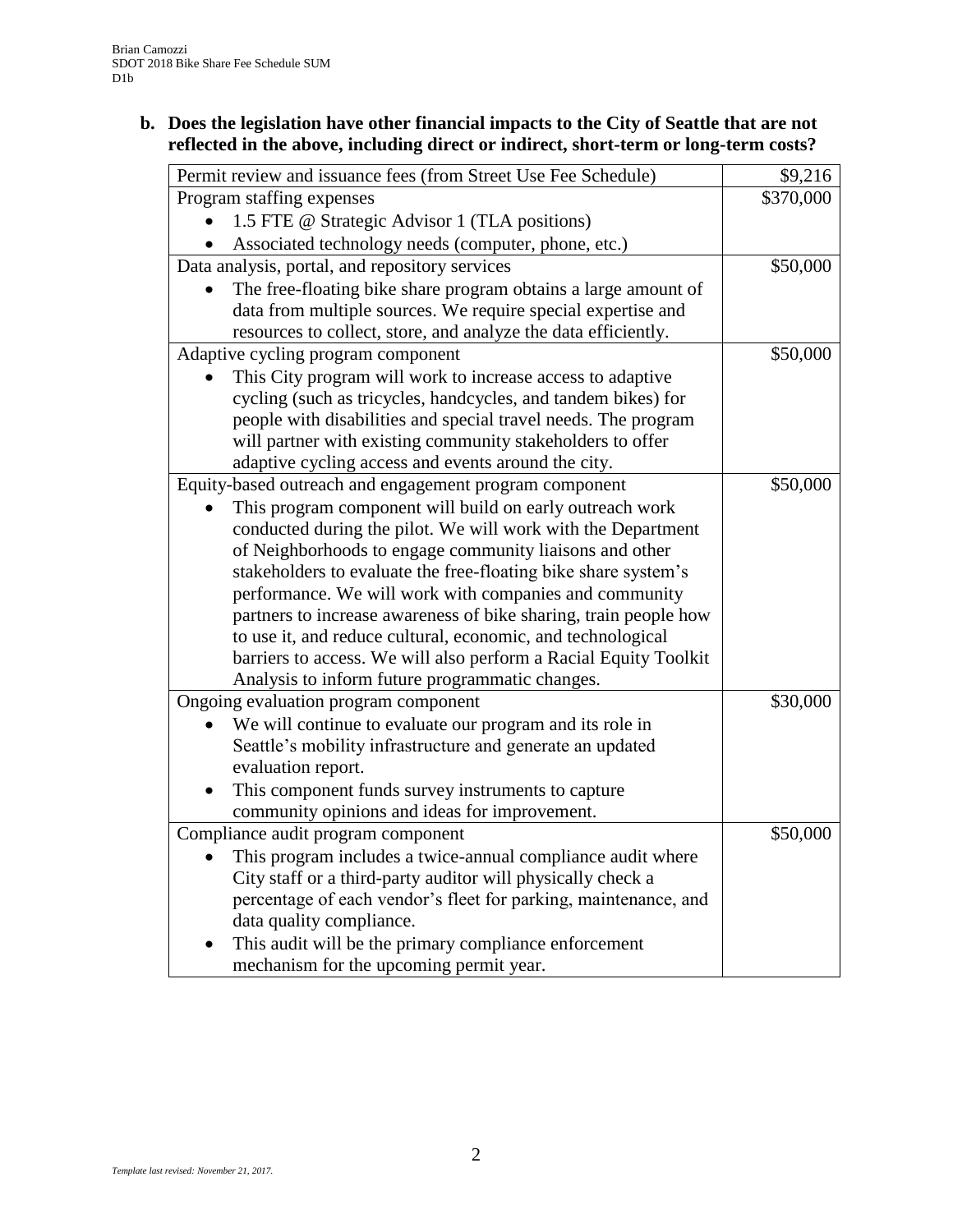| Designated bike share parking program component                          |  |
|--------------------------------------------------------------------------|--|
| This program will construct and designate on-street and on-<br>$\bullet$ |  |
| sidewalk bike share parking areas throughout the city.                   |  |
| Costs per parking area will vary depending on materials and<br>$\bullet$ |  |
| placement. Prior-year estimates suggest that each on-street              |  |
| parking corral may cost between \$2,000 and \$3,000 and hold 10          |  |
| to 15 bikes depending on size. On-sidewalk parking areas may             |  |
| be less expensive.                                                       |  |
| • We estimate that the funding will pay for 150-200 designated           |  |
| bike share parking areas in the first year.                              |  |

SDOT anticipates issuing permits for the four best-qualified vendors who apply during the initial application period (by the tentative July 13, 2018 application deadline). These four permits will generate the revenue stated above. If fewer than four qualified vendors apply, or if SDOT adds additional vendors (to replace or supplement initial vendors or to pilot additional mobility devices), the fee schedule allows SDOT to collect additional funds as necessary to manage the program for the permit year. If SDOT determines that it can achieve the above program goals for less than the anticipated program budget, SDOT may charge less than the fees stated in the fee schedule.

Though we anticipate no other direct financial impacts from this legislation, the freefloating bike share program may impose costs on other City agencies to relocate or otherwise address parked bikes. We expect to build designated bike share parking areas to address parking conflicts. In addition, the permit program will require bike share companies to reimburse the City for other expenses the City incurs from addressing bike share costs.

# **c. Is there financial cost or other impacts of** *not* **implementing the legislation?**

If the legislation is not implemented, then the free-floating bike share program will terminate due to lack of funding and all bike share companies will be required to remove their bikes from the right of way. SDOT would not implement the program components listed above. The lack of rentable bicycles may reduce bicycle ridership, exacerbating existing gaps in the transit system, increasing average household transportation costs, and forcing existing bike share users to travel by other modes (which would increase transportation-related carbon emissions per capita).

### **3.d. Appropriations**

| This legislation adds, changes, or deletes appropriations. |  |  |  |
|------------------------------------------------------------|--|--|--|
|                                                            |  |  |  |

| <b>Fund Name and</b><br>number | Dept | <b>Budget Control</b><br>Level Name/#* | 2018<br>Appropriation<br><b>Change</b> | 2019 Estimated<br>Appropriation<br><b>Change</b> |
|--------------------------------|------|----------------------------------------|----------------------------------------|--------------------------------------------------|
| 13000                          | SDOT | Mobility-                              | 1,000,000                              | 1,000,000                                        |
| <b>Transportation Fund</b>     |      | Operations 17003                       |                                        |                                                  |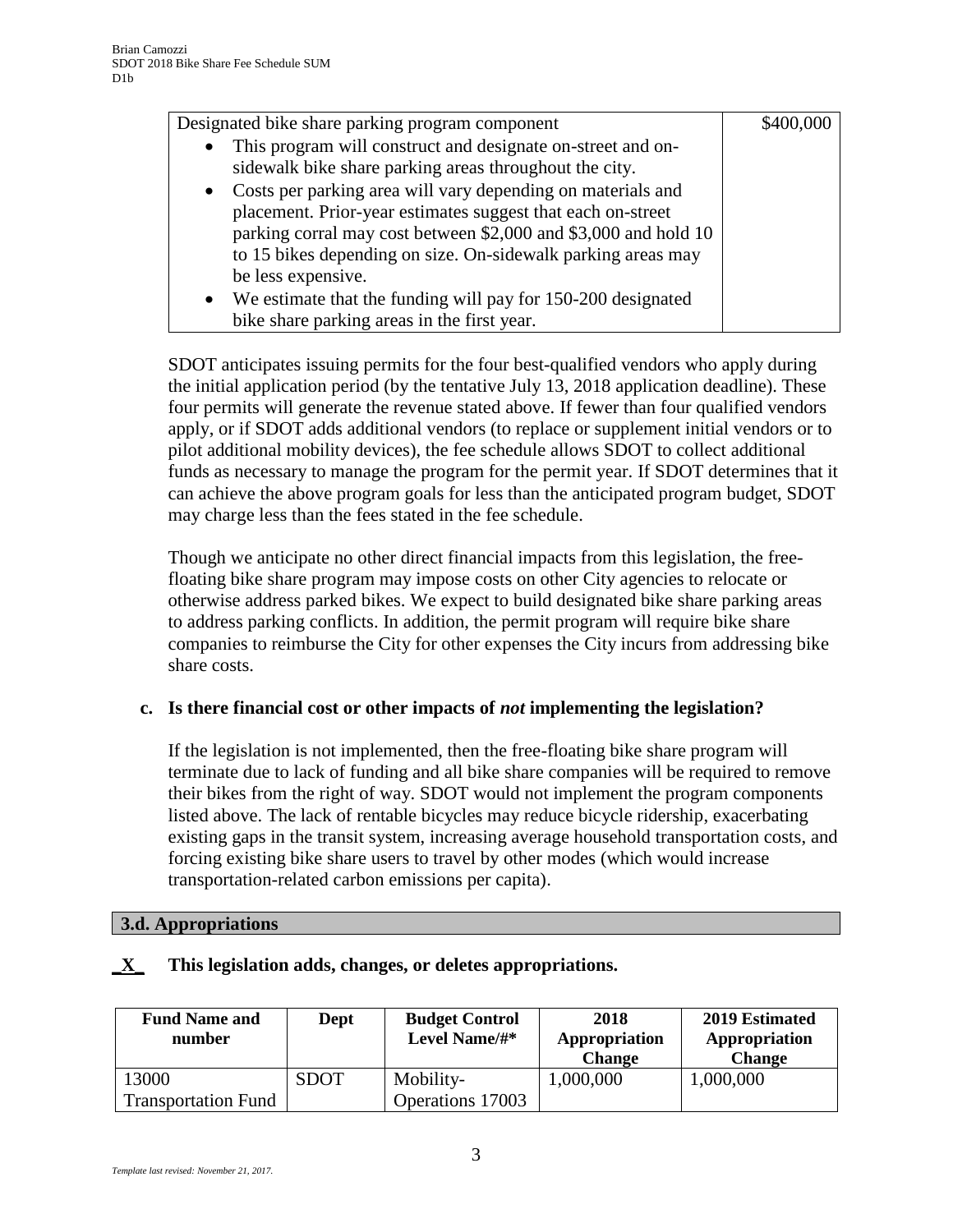| тлт<br>$\mathbf{r}$<br>$\sim$ | 000.000<br>\$1<br>w | .000.000<br>$\mathbf{a}$<br>Эħ. |
|-------------------------------|---------------------|---------------------------------|
|-------------------------------|---------------------|---------------------------------|

### **Is this change one-time or ongoing?**

We anticipate that the fee schedule will be updated annually to maintain ongoing program funding

#### Appropriations Notes:

The \$9,216 does not require additional appropriation at this time as because it is part of Street Use permitting schedule

#### **3.e. Revenues/Reimbursements**

# **\_X\_ This legislation adds, changes, or deletes revenues or reimbursements. Anticipated Revenue/Reimbursement Resulting from this Legislation:**

| <b>Fund Name and</b>                  | Dept | <b>Revenue Source</b>                                             | 2018        | 2019                             |
|---------------------------------------|------|-------------------------------------------------------------------|-------------|----------------------------------|
| <b>Number</b>                         |      |                                                                   |             | <b>Revenue Estimated Revenue</b> |
| (13000)                               |      | Transportation Fund   Transportation   Permit Administrative Fees | \$1,000,000 | \$1,000,000                      |
| <b>Transportation Fund</b><br>(13000) |      | Transportation Permit Review and<br><b>Issuance Fees</b>          | \$9,216     | \$9,216                          |
| <b>TOTAL</b>                          |      |                                                                   | \$1,009,216 | \$1,009,216                      |

### **Is this change one-time or ongoing?**

We anticipate that the fee schedule will be updated annually to maintain ongoing program funding.

#### Revenue/Reimbursement Notes:

| 3.f. Positions |  |  |
|----------------|--|--|
|                |  |  |

**\_\_\_ This legislation adds, changes, or deletes positions.**

### **4. OTHER IMPLICATIONS**

### **a. Does this legislation affect any departments besides the originating department?**

Yes. Other departments may sometimes need to move parked bicycles to eliminate conflicts or access facilities in the right of way. We expect any costs to be minor; other departments may seek reimbursement for costs from the bike share companies, as provided in the bike share permit requirements. The Department of Transportation will work with the Department of Neighborhoods to develop and implement the equity and outreach program components. The Department of Parks and Recreation has elected to address bike sharing on Parks' property through a separate permit program.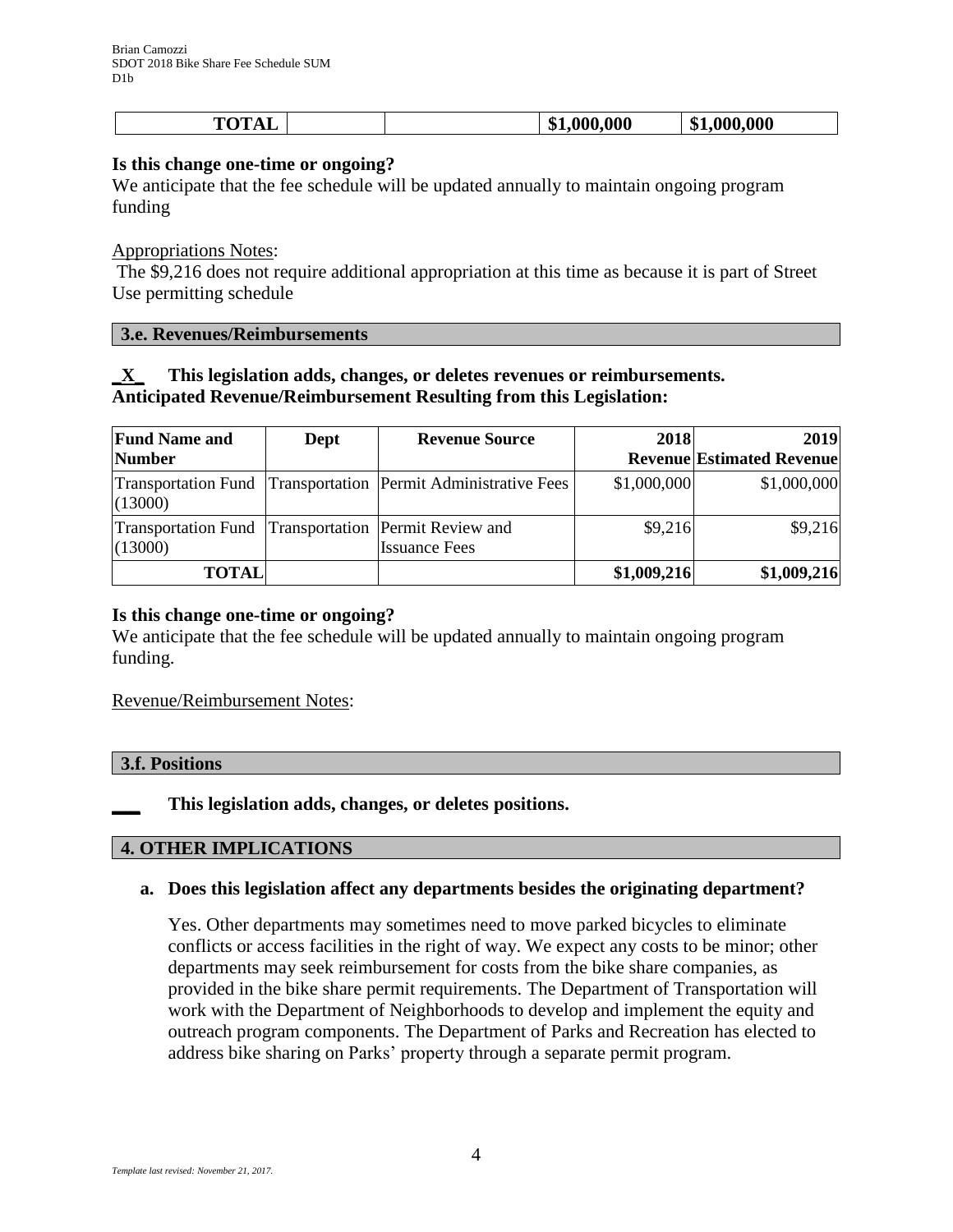- **b. Is a public hearing required for this legislation?** No.
- **c. Does this legislation require landlords or sellers of real property to provide information regarding the property to a buyer or tenant?** No.
- **d. Is publication of notice with** *The Daily Journal of Commerce* **and/or** *The Seattle Times* **required for this legislation?** No.
- **e. Does this legislation affect a piece of property?** No.
- **f. Please describe any perceived implication for the principles of the Race and Social Justice Initiative. Does this legislation impact vulnerable or historically disadvantaged communities?**

Public bike-sharing programs are one means for improving mobility and access to opportunity for underserved communities. The permit fees in this legislation will support an increased focus on race and social equity in the ongoing bike share program. The proposed permit changes recommend city-wide coverage requirements, low-income programs, and outreach and engagement requirements. The proposed permit includes an adaptive cycling program component intended to increase adaptive cycling access for people with disabilities and others. Permit administration fees will also cover a comprehensive and ongoing engagement strategy with the Department of Neighborhoods and a Racial Equity Toolkit Analysis of the program that will inform future permit changes.

## **g. If this legislation includes a new initiative or a major programmatic expansion: What are the specific long-term and measurable goal(s) of the program? How will this legislation help achieve the program's desired goal(s).**

Long-term program goals are:

- Reduce Seattle's greenhouse gas emissions and contribution to global climate change through increased bicycle mode share
- Increase affordable mobility options for people with low incomes
- Improve public health outcomes and eliminate automobile-related traffic deaths by providing safe, abundant options for active transportation and recreation
- Increase trips taken by bike share city-wide
- Increase bike share availability and trips taken in low-income and traditionally underserved neighborhoods
- Reduce the percentage of parked bikes that are improperly parked or that create pedestrian conflicts
- Increase citywide bike parking capacity by building designated bike share parking areas and corrals